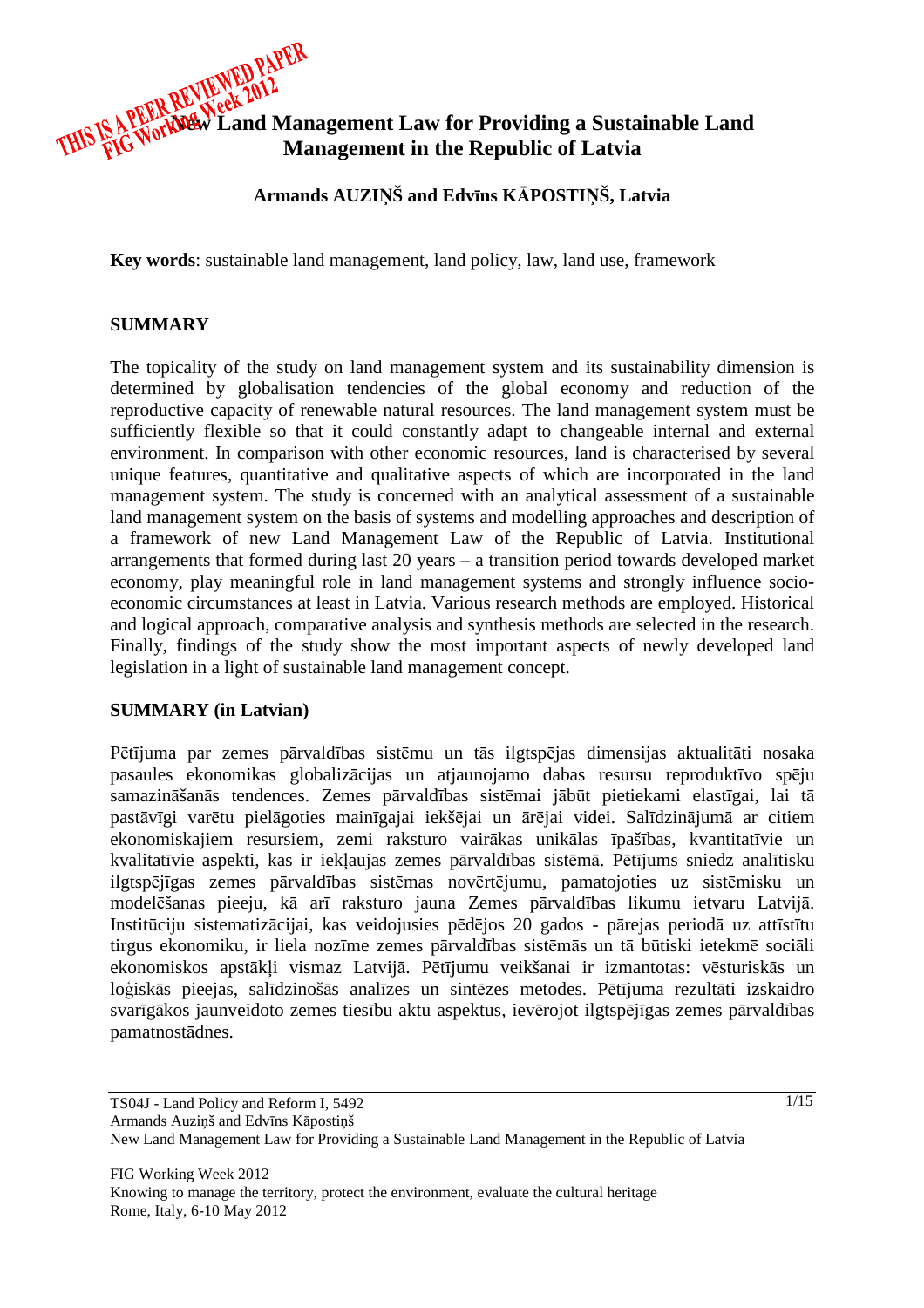# **New Land Management Law for Providing a Sustainable Land Management in the Republic of Latvia**

### **Armands Auzi**ņ**š and Edv**ī**ns K**ā**posti**ņ**š, Latvia**

# **1. INTRODUCTION**

Land management is concerned with activities for more efficient use and protection of *land resources* in long-run term. Land management activities are not dependent on the position of an individual or organisation, but on their interaction for a purpose to achieve the land use goals in proper territory. Legally binding regulations are carried out in the framework of land management. The regulations serve for both governing and monitoring of land use according to the stated objectives of socio-economic and environmental development. Thus, the land management shapes as process of interrelation and collaboration of many involved parties. Institutional arrangements have a meaningful role to ensure this process.

*Land management concept* is known worldwide already for long time ago, but its comprehensive summary was available in the Baltic countries because of land administration guidelines, which were carried out by the Economic Commission for Europe of United Nations (UNECE) since 1996. The guidelines were provided for developing of land administration systems in the countries of transition (CEEC) towards market economics (UNECE/HBP, 1996). This initiative of UNECE was devised for the promotion of the implementation of land reform by reorganising the legal system of properties and relating the results of land reform with spatial planning and territorial development. However, assessing former experience, it can be concluded that at least in the Baltic countries with similar goals and progress, statements of the guidelines are not implemented properly.

*Efficient management* of land is a fundamental issue of the State development, which may promote more efficient activities of State and municipal institutions, public organisations and enterprises in achievement of their individual objectives. Organisations may achieve the objectives set forward and fulfil the relevant tasks with lesser resources because their activities in the land use issues have been strictly specified and are clear and understandable.

*Good management* is not only the cornerstone for increasing the efficiency of organisations, but also contributes to satisfaction of the social and economic needs of society (Mullins, 1996). Good management, private property of land and safety of property is the foundation of sustainable socio-economic development (UNECE/HBP/140, 2005).

*Land management* involves the implementation of fundamental policy decisions about nature and the extent of investments in the land. From an institutional perspective, the land management includes: formulation of land policy, legal framework, resource management, institutional arrangements, and land information management. It entails governmental and private initiatives, as well as the contributions of a society (NGOs).

Concepts *'land'* and *'land use'* are described by UNECE in the light of sustainable development in the publication on development trends and main principles of land administration in 2005. Although a definition of sustainable development concept is missing in this publication, it includes a definition of land management concept supplemented with the statements about land information applications, as well as multidisciplinary and systems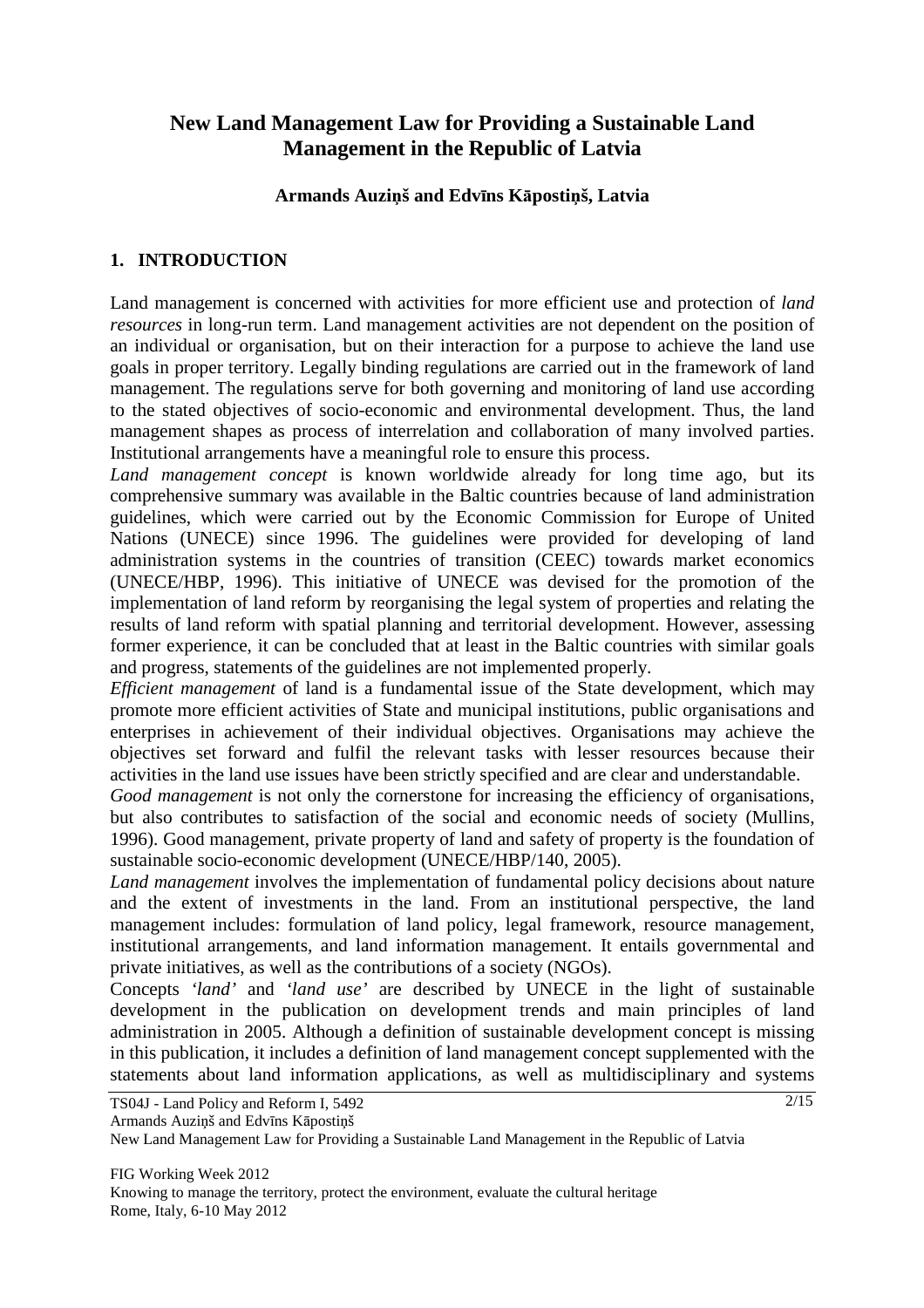approach for the purpose of land resource management. Accordingly, the significance of *institutional arrangements* is pointed out, which in many publications is acknowledged as crucial for providing sustainable land management in the countries of UNECE region, including the Baltic countries (UNECE/HBP/140, 2005).

Topical issues of sustainable land management (SLM) are stressed and explored in many conferences and publications. 'Sustainable land development and land management is among major challenges of new millennium', was reported by former FIG president, professor Magel in an international conference on spatial information for sustainable development in 2001 (Magel, 2001). Food and Agriculture Organisation of UN (FAO) emphasizes the significance of SLM for preclusion of land degradation and promotion of optimal land use (UNFAO, 2008). Uppermost role of the SLM is examined by World Bank for providing knowledgebased agricultural production and rural development, as well as for evaluation and monitoring of rural upgrowth (World Bank, 1997; 2006). SLM concept and related to it goals and objectives are implemented into legal regulations and guidelines of various countries. Integrated approach is taken as basis a for developing the *Framework for Evaluation of Sustainable Land Management* (FESLM). This framework is provided for substantiation of the evaluation process and efficiency growth of operational systems of rural farm-steads (Smyth, Dumanski, 1993).

In improving the land management system, it is important to identify land management levels existing in this system and the competences of actors involved in the system as regards taking decisions on the land use in a better and more efficient way, balancing private and public interests. In order to ensure a persistent operation of this system according to the sustainable development principles and national-strategic development guidelines, it is necessary to create such institutional and legal preconditions, which are favourable for solving of these problems.

*National institutional environment* should be formed in a way that a holder of land-related rights (legal possessor) could be certain that he or she will have the possibility to use the specific land unit, without hindrance, in the best and most efficient way, taking into account the procedures specified for the land use.

Inefficient, unforeseeable and subjective actions of State institutions and municipalities complicate and hinder the implementation of the interests of landowners. They reduce the chances of using the property or lease object according to the interests insofar as they do not pose threats to the interests of inhabitants of the particular territory. Thus, subjective and inefficient land management system hinders national socio-economic development and ecological goals according to the sustainable development guidelines and poses threats to the trust of society individuals in the national political system.

Goals and objectives of the institutions involved in implementation of land policy are prescribed by land policy planning documents in Latvia (The Concept of the Land Management Law, 2009). The management problems of land resources' use and social and ecological problems caused thereby are largely related to the non-conformity of the institutional environment with challenges, which are faced by land users in conditions of economic globalisation. Analytical evaluation of institutional systematisation problems in relation to the issues of the land use management has already been performed in publications by author (incl. Auzins, 2004).

Historically, the land reform started in 1990; the regulations on spatial planning first adopted in 1994; but the draft of Land Management Law (LML) is being elaborated just this year in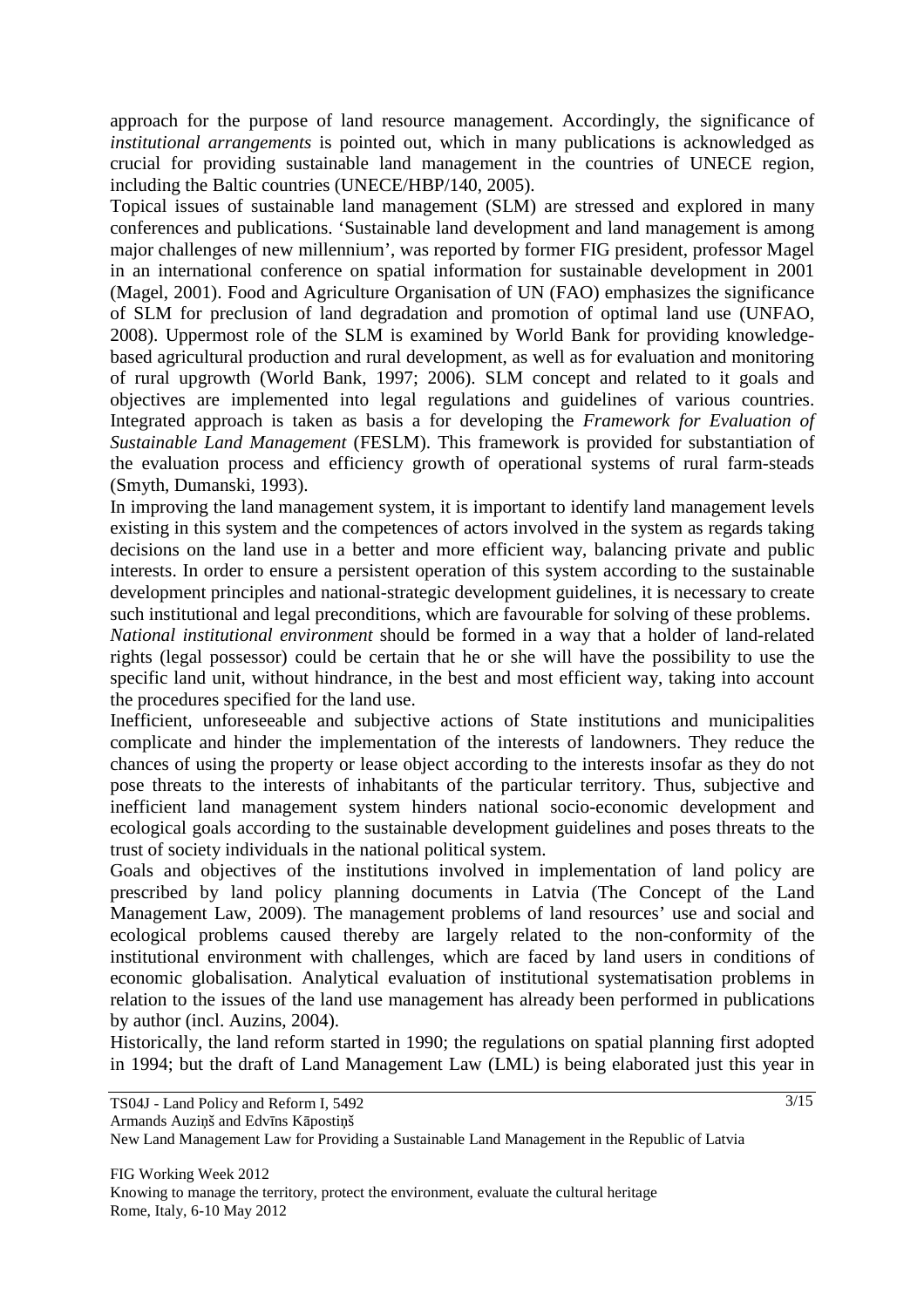Latvia. In general, the purpose of this Law is to replace provisions of land reform and modernize the Civil Law in the conditions that no unified Land Code exists in Latvian jurisdiction.

*Preliminary analysis* for developing of new Law initially was done since 2007 during development of the Land Policy Guidelines. Through the numerous discussions within the various working groups the decisions on conclusion of the land reform and land-use-related processes were analysed, as well as the set of resources, responsibilities and achievable resulting indicators was determined. During this analysis existing experiences of domestic authorities were recognised, as well as good practices of an international scope were explored. Afterwards by developing the Concept of the Land Management Law analytical study followed during 2009. The study was concerned with the analysis of the existing land-userelated regulations. Thus, the outcome of this study reflected significant topics to be improved and included into new regulations.

This study focuses on analytical assessment of a sustainable land management system on the basis of systems and modelling approaches, as well as on framework description of the new LML of the Republic of Latvia. Thus, *the aim of the study* is to discuss the provisions of the LML in the light of sustainable land management system.

The *methodology* of this study is closely related to the aim of research, thus: historical and logical approach; systems approach; comparative analysis and synthesis methods are employed.

## **2. THE SCOPE OF A SUSTAINABLE LAND MANAGEMENT SYSTEM**

Land management includes different measures for increasing the efficiency of land resources' use and protection thereof for a longer period of time and does not depend on the position of any individual or organisation, but is more related to the results of interaction of various organisations in different land management levels.

Preconditions of legal nature are being developed within the scope of the land management system, which is directed towards land-use regulation within the interests of the society and landowner in a wider sense of the word. Land management is a process of co-operation and interaction of many participants, which determines the objectives and restrictions of land use, taking the development possibilities of relevant populated area according to the various interests into account.

Sustainable land management system as a scientific category of the land management theory is being explained as follows:

*'sustainable land management system – a set of functionally compatible elements, within the scope of which land use in the best and most efficient way is promoted, balancing the economic, social and ecological interests of legal possessors of land, local inhabitants and municipality, region and the whole State in land use issues'.* 

Following actors operate within the scope of a sustainable land management system as representatives of the most important elements of the system:

- − *legal possessors of land* holders of the property rights and/or land users;
- − *professionals* persons who prepare decisions on land management issues and persons who ensure execution of the decisions taken;
- − *politicians* persons who take decisions on land management issues, usually persons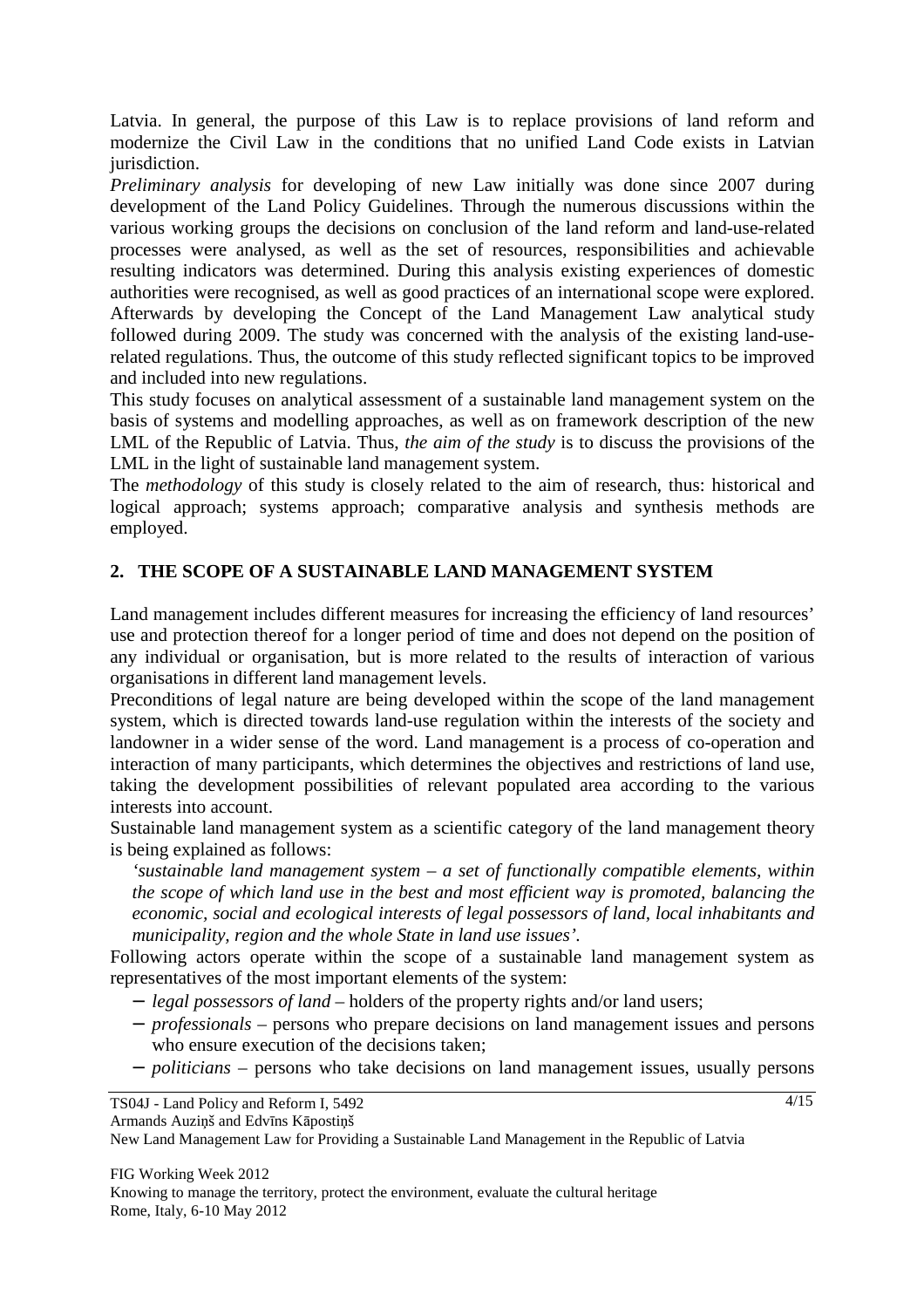elected by citizens;

− *representatives of the society* – participants of land management processes, expressing their opinions on current land management issues, usually operate in a form of public organisations.

It should be noted that the actors involved in a sustainable land management system are mutually interrelated. Such interrelation within the scope of the system may ensure maximum conformity of the decisions taken with changes in internal environment of economic activity and external challenges.

Different land management systems of various countries essentially serve for multipurpose land use, looking from the point of view of the State's, region's, municipal and actual land possessor's interests. Within the scope of this system material interests of different actors are being balanced in institutional environment with the socio-economic and ecological interests of the society. Thus, in evaluating land management processes, the measures included therein and public status of participants, functional objectives of the State and municipal institutions, tasks set for fulfilment thereof, regulation in the field of land use and protection, as well as entrepreneurial, social and ecological aspects in land use may identify formally different land management levels.



**Fig.1.** Functional relation of the land management levels in the sustainable development context

According to the functional relation proposed by the authors in Fig. 1, a sustainable land management system includes three main elements, which form *land management levels*. The actors involved in land management – the State, municipalities and legal possessors of land, represent each level. Each element of the system has a specific competence in land use issues. *The first level* includes State authorities, which determine strategic guidelines for land use and priority sectors of national economy in relation to the objectives and tasks of national sustainable development policy. Relevant institutions ensure development, implementation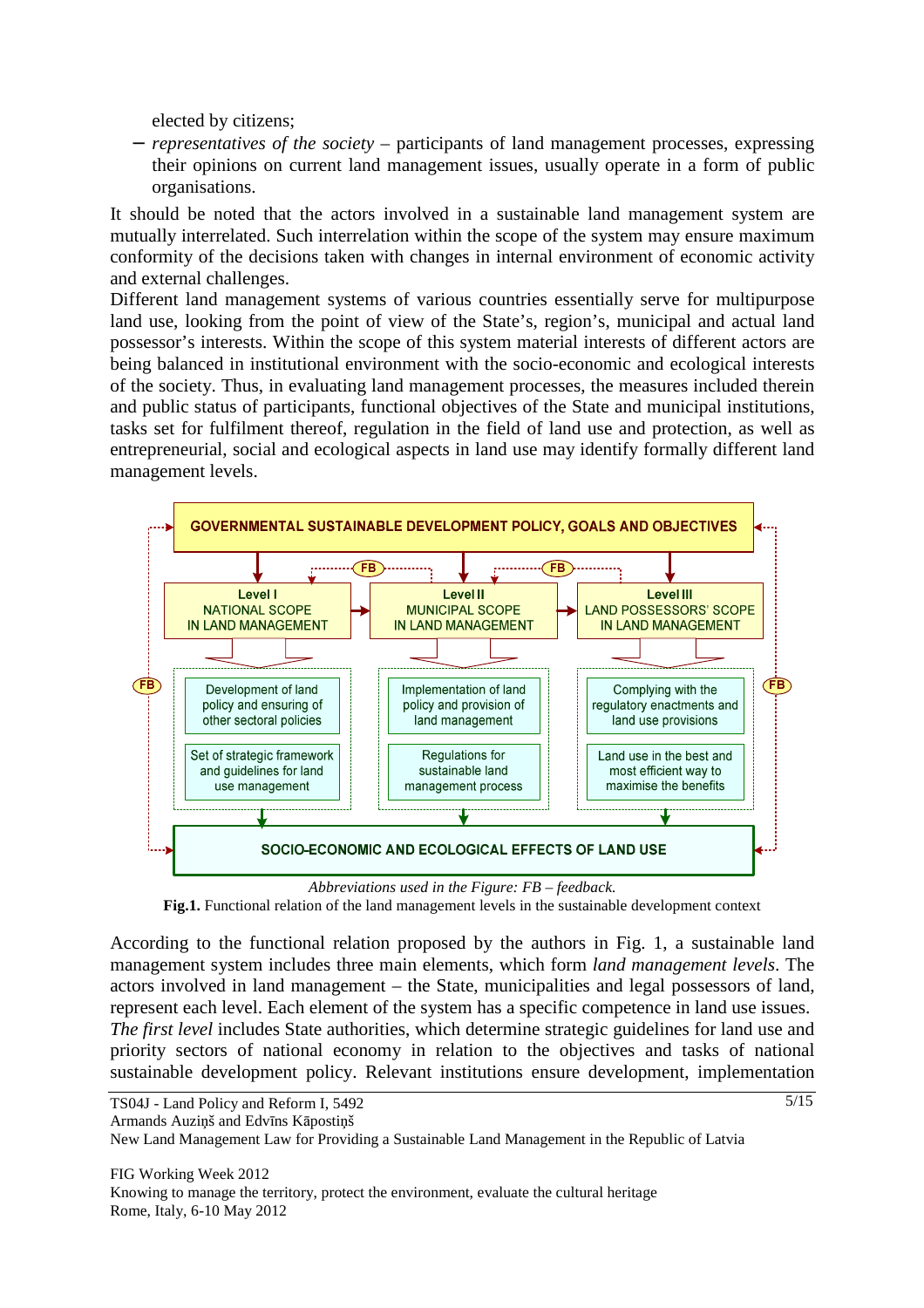and co-ordination of a sectoral policy in national management system. Such issues as the land use for development of infrastructure of national economy, for modernisation and expansion of the State security and protection system, as well as for nature protection measures for the preservation of species' diversity and utilisation of waste produced in national economy are solved in this level.

*The second level* is represented by municipalities, which take specific decisions on the possibilities of land use in accordance with the interests of local inhabitants and land users, taking the self-preservation possibilities of the biological system at a specific site, as well as positive and negative externalities into account, which are caused by the land use according to the interests of landowners.

*The third level* includes legal possessors of land who, to a great extent, determine the efforts of the preceding land management levels to promote the land use in such a way as to preserve the reproductive capacity of renewable biological resources. It means that, in determining the use of a specific land unit in the best and most efficient way, ecological aspects of land use should be taken into account.

It should be noted that the economic benefit of a land unit's use belongs to the landowner. However, public interests must be taken into consideration in relation to the ecological benefit. For the purpose of balancing material interests of landowners with the important social and ecological interests of the society, it is necessary to develop such system of compensations, within the scope of which the social and/or ecological benefit created by the use of a particular land unit would be evaluated accurately and the landowner would have an opportunity to transfer this benefit in return for an appropriate payment for public needs.

Such approach would deter owners, to a certain extent, from concentrating on maximisation of material benefits in the land use, which forms a foundation for excessive consumption of natural resources and promotes reduction of species' diversity. In such situation the issue regarding the price of social and ecological benefit remains open. The issue in relation to integration and socialisation of land use benefit should be solved in the first land management level within the scope of a specific regulatory enactment.

*Feedback* of a sustainable land management system ensures the participants of land management with the necessary information for timely decision-making regarding correctional and preventive activities to be performed in order to ensure land use according to the sustainable development guidelines throughout the State territory.

As shown in the model included in Fig. 1, it is necessary to form feedbacks of both directions – horizontal and vertical – within the scope of a sustainable land management system. Horizontal feedbacks are established in each level. For example, in the third level exchange of information is ensured regarding land use issues among the adjacent municipalities and territories with similar quantitative and qualitative aspects of ecological system. Vertical feedbacks ensure exchange of information among land management levels, ensuring coordinated activities of all elements included in the system and the conformity of an action with the objectives of the system.

*Substantial changes* in the national socio-economic and ecological system are necessary for introduction and application of set land-use principles, being aware that sustainable land use is constantly related to the maximisation of socio-economic and ecological benefit at a specific site and time regardless to the status of a holder of land-related rights. It is one of the weakest links for preservation of the restorative ability of the ecological system.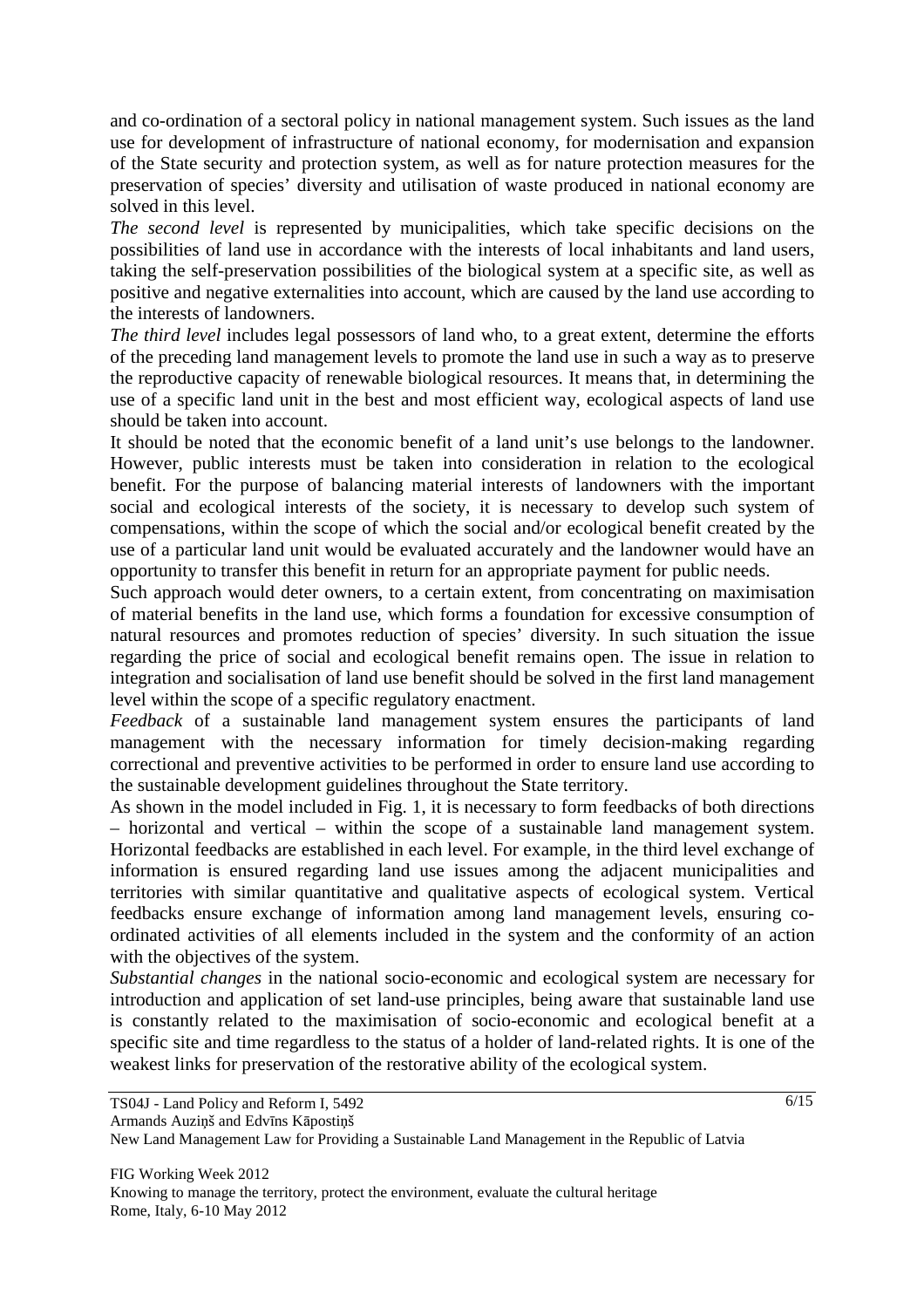*Previous practice* clearly points towards dominance of material benefits in land use, which promotes further degradation of biological diversity. In political circles, the main attention in solving sustainability problems is concentrated on political discussion in order to find a mutually acceptable solution. However, due to insufficiency of measures taken for the preservation of the biological system of the environment, the degradation process of the environment intensifies.

# **3. SUSTAINABLE LAND MANAGEMENT PROCESS AND INTERRELATION OF ITS ELEMENTS**

Land management may be regarded as one of the most ancient and significant processes for management of economic and public matters. Moreover, the interests of a specific individual, local government, region and the whole country are being constantly confronted within the scope of the land management system.

A land management system, which has endured radical changes along with the development of civilisation and evolution of administrative system in a democratic country, has already served as a purpose of balancing these interests for a long time.

Analysing the sustainability aspects in the field of land management, the authors identify the process of a sustainable land development, which consists of the following most significant elements:

- − identification of material, social and ecological needs of individuals of the society;
- − balancing on the needs of individuals of the society with the utility and resources at the disposal of the society;
- − acquisition, aggregation, analysis of information and synthesis of conclusions regarding the use of each particular land unit in the best and most efficient way from the landowner's and the society's point of views, taking the social and ecological aspects of land use into account;
- − specification of long-term and short-term goals of sustainable land use, "splitting" thereof in tasks oriented towards achievement of the objectives within the scope of the environment of a specific economic activity;
- − land-use planning and development of alternative development plans, discussion and approval thereof;
- − provision of the supervision of land use according to sustainability objectives;
- − land use in the best and most efficient way within the scope of a specific socioeconomic and ecological system;
- − aggregation of the land use results, including externalities created and processing these results, including analysis and synthesis;
- − preparation of the information regarding the alleged necessary changes in both the specification of the land use objectives and regulatory enactments regulating the landuse-related procedures;
- identification of changes in the needs of individuals of the society and their link to the utility.

The most significant stage in the land management process is the identification of the needs of society's individuals and the utility. It should be noted that it is not possible to implement all needs of society's individuals within the scope of the socio-economic system, but only the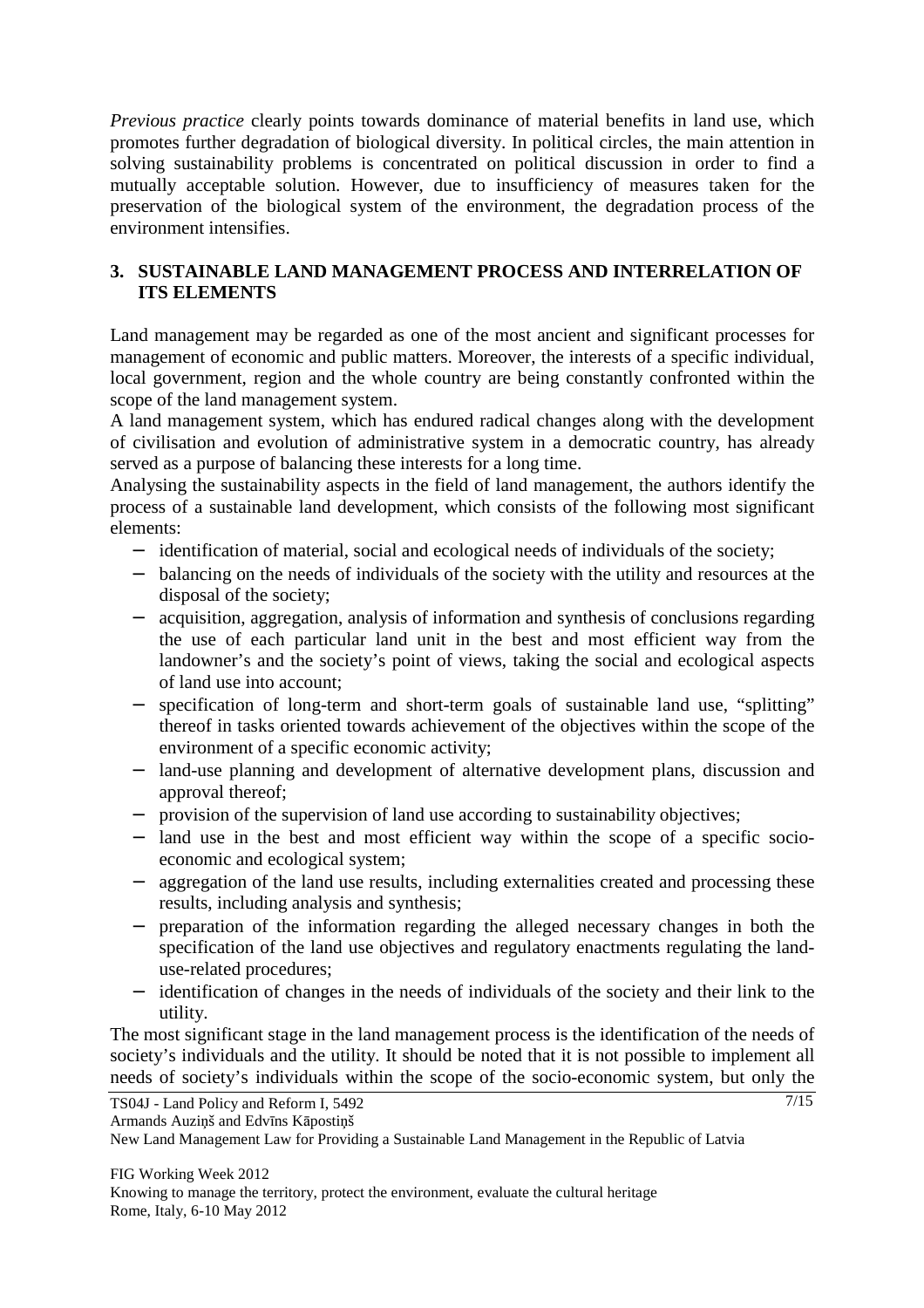needs, which conform to utility of the relevant need, which is restricted by the income at the disposal of participants of a market-oriented economic system. Only the needs to be implemented are reflected in development plans, so that the relevant land units would be used in the production of such goods and services, which are recognised as useful for the society at a specific site and time. Taking into account the increasing needs of inhabitants and the limited resources in land use, as well as the evidences of the 'good land-use management practices' described in the publications of the FAO, World Bank, UNECE WPLA and other reputable organisations, the authors of the publication offer a functional model of the sustainable land management process in Fig. 2.



*Abbreviations used in the Figure: FB – feedback.*  **Fig.2.** Functional model of the sustainable land management process

The content of the sustainable land management process and the basic principles to be implemented are determined by the national sustainable land use policy and its implementation in local governments.

*Institutional framework* in land use ensures the legal basis necessary for this process, respecting property rights and guaranteeing their protection, without endangering the property rights of each individual of the society and constantly promoting the observation of material, social and ecological interests of different social groups in land use issues. Institutional framework in sustainable land management process ensures conformity of the implemented land-use types with the sustainable land use policy.

*Land-use planning* is one of the most important elements of the land management process. It begins with the development of a uniform land policy and the implementation of the spatial planning system, taking society's dominating socio-economic and ecological interests into account. Relevant regulatory enactments are used in regulation of planning, falling in a uniform system of interrelated elements of a spatial development planning. Land use forms a significant dimension of the spatial development for economic purposes. It is shaped according to the local spatial development plan and detailed plans, supplementing them with land survey measures, which determine the use of a specific territory for building up or other purposes specified in the plans. Within the scope of the sustainable land management system the objective of the land use for the economic activities is merged with the social and

TS04J - Land Policy and Reform I, 5492 Armands Auziņš and Edvīns Kāpostiņš

New Land Management Law for Providing a Sustainable Land Management in the Republic of Latvia

FIG Working Week 2012 Knowing to manage the territory, protect the environment, evaluate the cultural heritage Rome, Italy, 6-10 May 2012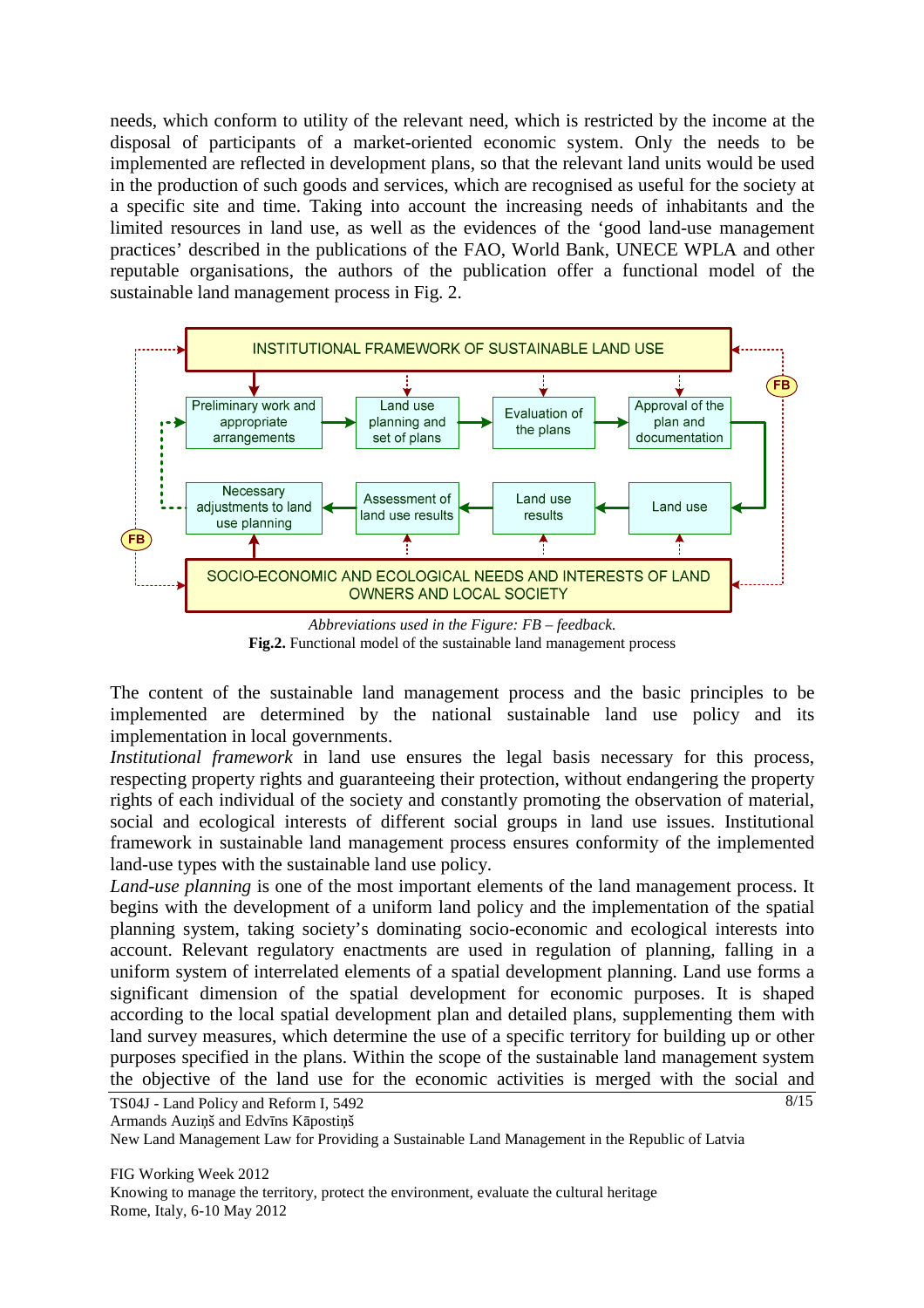ecological aspects of the relevant site's development.

*Preparation works* for the land-use planning are performed in an initial stage of the specific project cycle process. In this stage the most significant measures are related to information gathering regarding interests of the landowners, aggregation and systematisation thereof, on one hand, and finding out opinions of society's individuals living in particular territory regarding it's preferable social and ecological development directions, on the other hand. In this stage it is important for spatial planners to find the necessary trade-off between the interests of landowners and the interests of society's individuals in a short-term and long-term period of time. However, this significant task is solved only in the next stage when the socioeconomic and ecological *justification* of development in particular territory is formed.

The draft plan is developed and handed over for public discussion, during which inhabitants of the municipality have an opportunity to express their opinion on the land use type in specific land units and the establishment of infrastructure necessary for implementation of this type. Only after aggregation of discussions' results and their evaluation from the point of view of sustainable development of municipal territory, the authorised representatives of the society (public authority) approve the land-use plan and it becomes a regulatory document, within the scope of which interests of the involved parties are discussed enough and balanced – finally reached an *agreement*.

*Land use* according to the enforced development plans of particular territory is the starting point of examination or, in other words, putting theoretical formulations of land management into practice. In this stage preferable scenario meets the reality – the land use in the best and most efficient way, taking into account the socio-economic and ecological interests of the society, which have been included in the binding regulatory enactments.

*A system of indicators* should be determined for the evaluation of economic, social and ecological effects obtained as a result of land use. *Evaluation* should be performed, taking land-use categories into account, both in the territories where building up and technical infrastructure or, in other words, artificially created resources prevail as the basis of the main functionality, and in the territories where natural environment or natural resources prevail.

It should be noted that reality is significantly more complicated than the best development plan of a specific situation. It also fully applies to the land-use plan, in which it is impossible to foresee all internal and external factors that determine the opinion and choices of the landowners on use of a specific land unit in the best and most efficient way, on one hand, and the opinion and choices made by other society's individuals on the social and ecological development guidelines of the particular territory, on the other hand.

In order to detect the *changes* and to respond to them in due time, feedback is included within the scope of the land-use planning system, ensuring the actors involved in the process with the necessary information. In cases when the results of the land use practice indicate the environmental changes, as well as the material, social and ecological interests of society's individuals show a critical non-conformity with the existing plan for the use of specific territory, the measures for making *corrections and amendments* to the development plan commence in the process.

Thus, a *systemic and continuous mechanism* is introduced for the purpose of updating the system in the sustainable land management process, as well as the necessary sensitivity and flexibility is provided in relation to usual environmental changes within the territory caused by natural processes and human activities.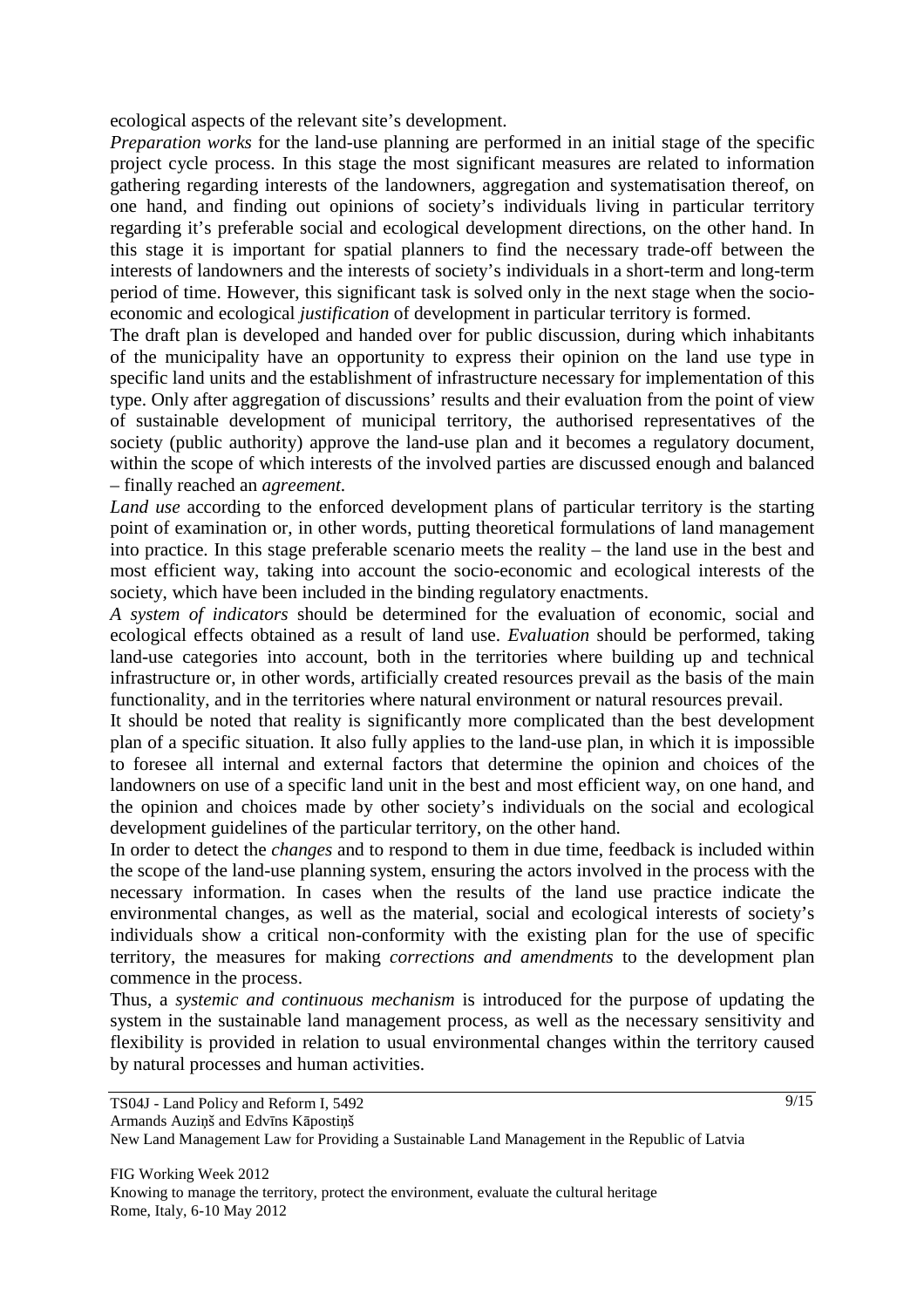#### **4. THE FRAMEWORK OF LAND MANAGEMENT LAW**

The Cabinet of Ministers of the Republic of Latvia accepted *'Land Policy Guidelines 2008 – 2014'* at the end of year 2008. This policy-planning document prescribes: the land policy goals, the problems that have to be solved to achieve the goals, the basic principles and results of the land policy, as well as operational directions for fulfilling the set goals and results. Thus, the purpose of the guidelines is a determination of governmental policy regarding to the land use and creation of necessary conditions for more efficient and sustainable land use, as well as ensuring the co-ordination and co-operation of development of different land usage related sectors.

Developing the land policy framework in Latvia, the conceptual considerations of a land administration system: *'land ownership-land value-land use'*, which were carried out by P. Dale and J. D. McLaughlin are complemented and implemented (Dale, McLaughlin, 1999).

The main problem sets are identified when analysing the land use problems and related to it processes in Latvia. First of all, inefficient land use, deficiencies in spatial planning system that cause land reservation problems for infrastructure development, as well as uncontrolled urban sprawl of rural lands that cause forming of the 'villages of remains' and risks of land and landscape degradation are recognised. Secondly, the process of land reform is prolonged and deficiencies in legal regulation of real property registration, restrictions of property usage and expropriation rights are recognised. Thirdly, there is a lack of information and knowledge regarding to land-related processes in Latvia.



**Fig. 3.** Land policy framework [3]

In the context of Land Policy Guidelines, a land is mainly examined: as a resource for use and development; as an object of specific rights; and as an object of economic, social, ecological, historical and cultural value, because these land policy aspects are closely related and

10/1

5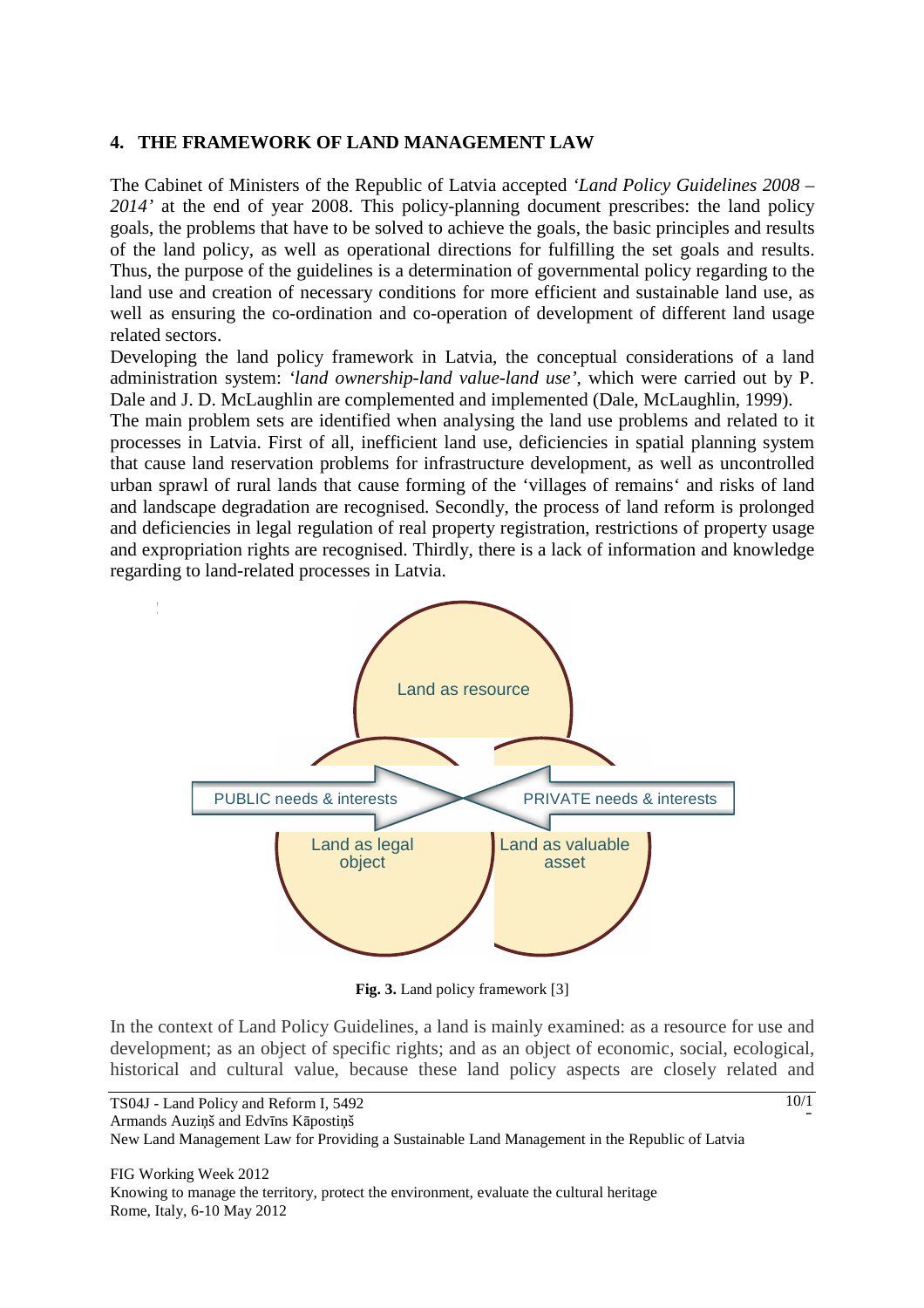significant changes in any of these aspects can affect the other (see in Fig. 3). Setting the land policy goals, the interests and needs of both public and private sector are taken into acccount.

Generally, the *land policy goal* is formulated as follows: *'providing sustainable usage of land as unique natural resource'*. Two main objectives are determined according to the goal and land policy framework: providing a rational and efficient land use, considering provisions of the land protection, as well as developing an efficient and stable legal, informative and economic environment for promoting the sustainable land use. For a purpose to achieve the land policy goals and objectives, appropriate operational directions and expected positive policy effects are set.

Development of the sustainable land management system is in compliance with the main courses of actions to achieve the land policy objectives and ensure effectiveness of land use. Therefore, *The Concept of the Land Management Law* was carried out and accepted in year 2010. The concept proposes following sections to be included in the Land Management Law (LML): land use, land protection, land administration and monitoring.

*Land use* section is concerned with binding land use principles, rights and obligations of the land users, land use for the public purposes, management of the public land (municipal and State lands), as well as creation of the land reserve fund. For the purpose of promoting the sustainable land use, land use principles are proposed and formulated by the LML. For instance, land is used without causing damage (avoid negative externalities) to the own and other's property and taking into account the balance (proportionality) between owners' needs and public needs, land use is planned and determined by local spatial plans, for building purposes first are used brownfield sites and rebuild able territories, a person, which is responsible for land degradation, bears the land re-cultivation costs, etc. In addition, the concept prescribes preconditions for ensuring public needs and interests through imposing specific land use restrictions. For example, in some cases when development of the land unit is planned, contract with a municipality may provide the percentage of land area that is allocated to public usage, such as – whether the public infrastructure or construction of other buildings.

*Land protection* issues also are the ones that lead to the provision of sustainable land use. European Commission increasingly focuses on soil conservation problems. Thus, the draft directive is prepared that would establish the framework for soil protection. Accordingly, it is suggested to include the guidelines and regulations on development of the brownfield classification and potential levels and territories of risks regarding to soil degradation, as well as on the necessary measures to restore identified degraded areas. The indicators of a land quality and productivity are among the key indicators to rational land use and form a basis for decision making in relation to the land use development. Land quality evaluation is not provided by normative regulation up till now in Latvia, therefore the concept is concerned with the issues of land quality evaluation procedures, criteria and monitoring.

The aim of *land administration and monitoring* is determination of land conditions and its changes. The concept prescribes that a land survey is prepared, using data of the existing information systems. Land survey includes information about physical features and fertility of the soil, humidity, pollution, surface and quality of the land, as well as territorial allocation of both the land-use categories and land tenure. In addition, development of the land information infrastructure based on modern technologies and INSPIRE principles is stressed in the concept. Thus, also the types of data needed in the land management are set in the concept.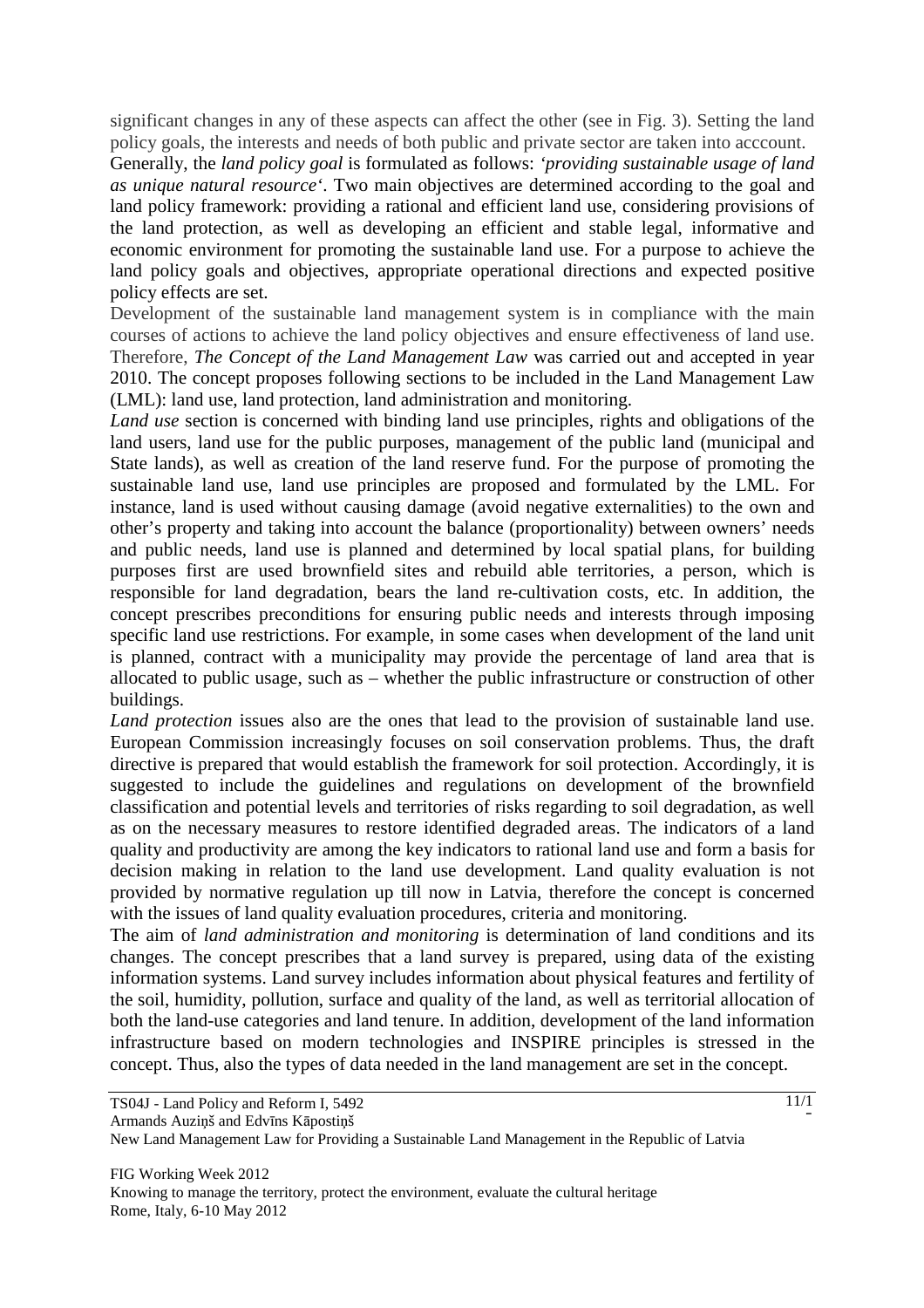# **5. THE PROSPECTIVE POSITIVE EFFECTS IN THE LIGHT OF A NEW LAND LEGISLATION**

It is anticipated that the LML and related to it other regulations will promote diverse land use and development in the best and most efficient way, thus providing the following benefits for the local society:

- preservation, rational use and renewability of natural resources;
- better management of unused agricultural lands;
- prevention of uncontrolled urban sprawl and illegal building;
- promotion of building in qualitative and properly arranged environment;
- improving spatial planning system and implementation of landscape policy;
- development of a motivation system for efficient land use;
- conclusion of the land reform and arrangement of the property rights:
- simplification of property registration procedures;
- improving efficiency of legal system and ensuring the proportionality between interests of landowners and local society – co-operation instead prohibition;
- improvement of a compensation system for ownership restriction and ownership expropriation;
- development of an efficient land information system for provision of complete and actual land related data;
- improvement of application of financial instruments for the purpose of land use development.

For the purpose of solving problems regarding to fragmented and insufficient land use regulation, it is not accepted to carry out the Land Code that would integrate both existing regulation and new regulation of the land policy scope, but instead is proposed LML that regulates the land management issues, which are not included in any existing regulation or which are regulated insufficiently or regulation is distributed to several other normative acts.

New land legislation proposes that there is no obligation to register public land in the land register (Land Book), but just in the cadastral information system because of 1477 Article of the Civil Law of the Republic of Latvia. This article prescribes that, if the rights *in rem* are established by the Law, they are enforced without recordation into land register. Thus, the State and municipal resources can be saved.

In addition, the creation of the land reserve fund is proposed because of necessity for land area compensations in the cases of property expropriation for the public benefits. The land reserve fund includes land that is not distributed during the land reform. Municipalities are responsible authorities for the management of the fund.

On the one hand, the main land use-related provisions are included in the Civil Law, but, on the other hand, these provisions are rather general and previous land management experience shows the necessity for a specific Law.

#### **6. CONCLUSIONS**

Land Policy Guidelines gives clear framework in the land use development taking into account different land-related aspects. In the land management system different actors are

```
TS04J - Land Policy and Reform I, 5492 
Armands Auziņš and Edvīns Kāpostiņš
```
New Land Management Law for Providing a Sustainable Land Management in the Republic of Latvia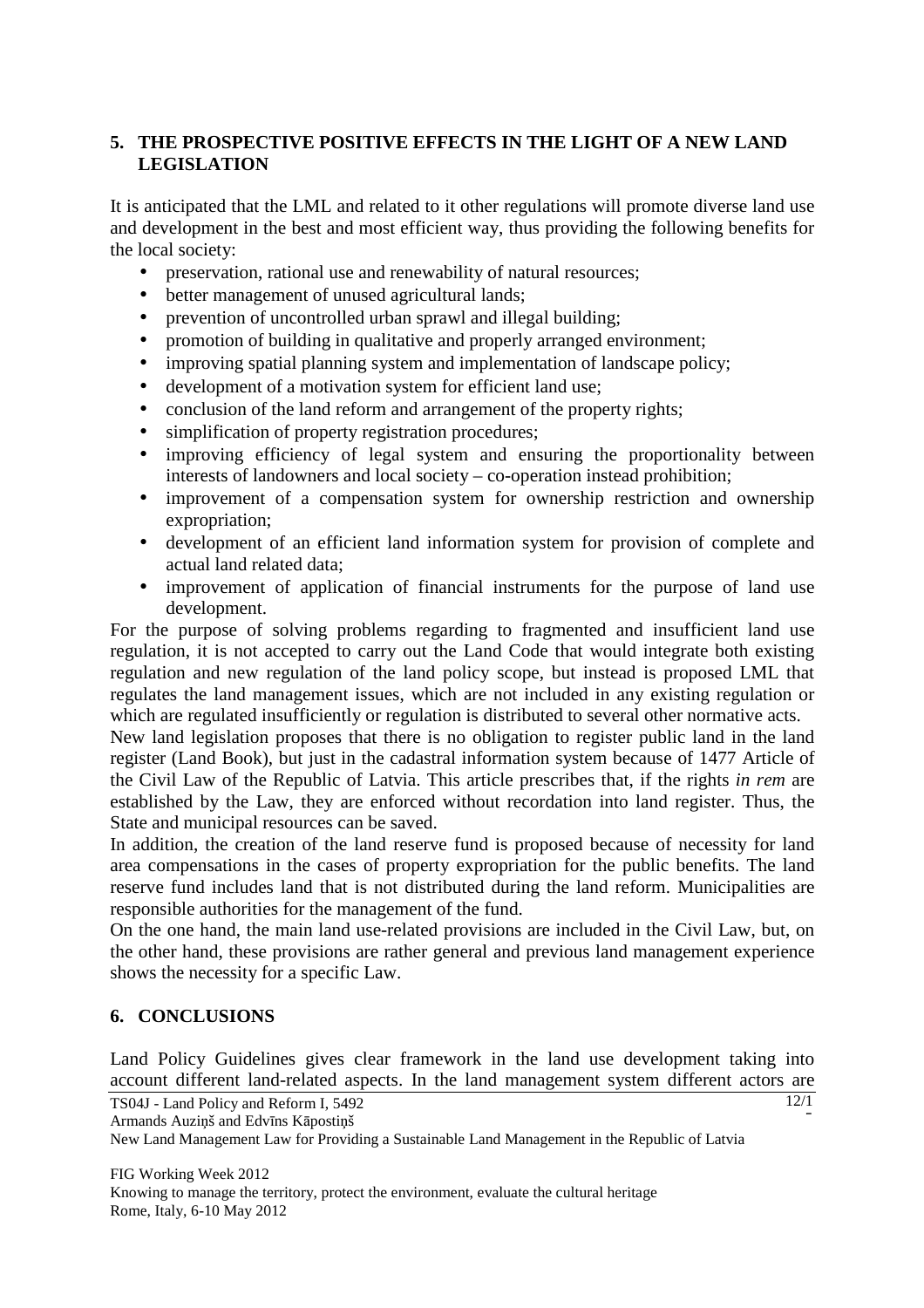involved. There should be *clearly set and mutually known* competences among them for ensuring sustainable land management. The draft of the LML sets clear competence among involved actors covering all land management levels. Thus, the competences of the State and municipalities for development of the land management system are defined and the rights and duties of land possessors are determined in the draft Law.

LML is going to be the first legislative act addressing the issue of land protection that imposes certain obligations to the *all actors* involved in the land management in Latvia.

Land use planning is regarded as one of the key activities in the land management. Today the territory of Latvia is completely covered by the spatial development plans in both the regional and municipal levels that in general form necessary preconditions to use the land in the best and most efficient way.

On the provisional basis of a new land legislation hopefully the main problems will be solved regarding promotion of the sustainable use of land resources and promoted the 'good practice' for management of both the land ownerships and the real property market, including beneficiary interrelation of different economic sectors and involved parties.

The draft of LML currently is in the stage of expert consultations and public discussions, and agreeably may be accepted in the beginning of next year. According to the regulatory framework of the LML, several regulations of the Cabinet of Ministers of the Republic of Latvia will follow, including regulations: on registration of public land into cadastral information system, on land consolidation process and its financing procedures, on procedures of operating land reserve fund, on compensation of the costs to the owners in the specific cases of land encumbrances, on classification, criteria and evaluation procedures of the brownfields and degraded areas, and on soil's classification, mapping and quality evaluation.

Introducing of the land use-related regulations is just one of the ways to diminish the negative land use traditions and promote a sustainable land management. The key aspects to ensure the land use sustainability can be found in *implementation* of the provisions of the land legislation – the land use administration and monitoring, well-coordinated collaboration among parties that are involved in the land management, as well as the multifunctional analysis of land use results based on selected criteria and indicator sets.

Modern land administration in the light of a new land management paradigm is concerned with managing of the rights, restrictions and responsibilities (RRR – Williamson *et al.*, 2010). Accordingly, development of the LML involve RRR concept as base for *enforcement* of the new regulations. Thus, the rights are normally concerned with the ownership and tenure and provided mostly by the administrative resources. Regulations of the LML regarding to the restrictions of land use and land use for the public benefits contain provisions for the land-use control and expropriation and are implemented through the land-use planning process in a local municipality. Although the landowner has particular rights, he is also faced with a set of responsibilities that relate more to social and ethical commitment towards the environmental sustainability, as well as the economic resources can be used for ensuring the land protection processes.

## **REFERENCES**

1. Auzins, A. *Institutional Arrangements: A Gate Towards Sustainable Land Use* // Nordic Journal of Surveying and Real Estate Research ed. by Finnish Society of Surveying

5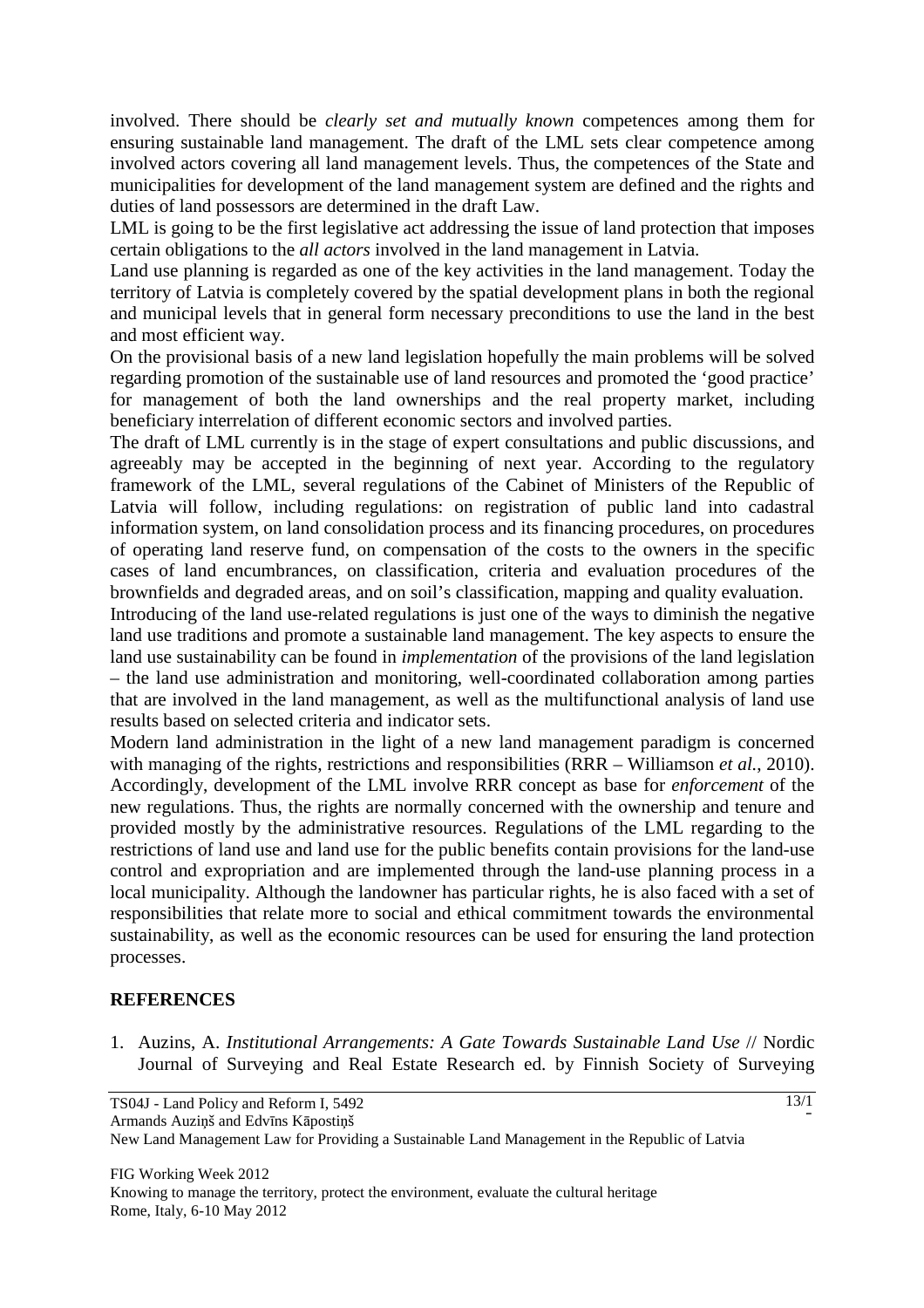Sciences in Helsinki. – Nr.1, 2004. – p. 61. – 65.

- 2. Dale, P., McLaughlin, J.D. *Land administration*. Oxford University Press, 1999. 169 p.
- 3. *Land Policy Guidelines 2008 2014*. [Zemes politikas pamatnostādnes 2008. 2014.] / Cabinet of Ministers of the Republic of Latvia, No 613. [accessed 2011-10-11]. <http://www.likumi.lv>.
- 4. Magel, H. *Sustainable land development and land management in urban and rural areas – about surveyors' contribution to building better world*. Report in International Conference on Spatial Information for Sustainable Development, Nairobi, 2–5 October 2001 [accessed 2011-07-07]. <http://www.fig.net/pub/proceedings/nairobi/magel-PS1- 1.pdf>.
- 5. Mullins, L. J. *Management and Organisational Behaviour*. 4th edition. London: Pitman Publishing, 1996. – 810 p.
- 6. Smyth A. J., Dumanski J. *FESLM: An international framework for evaluation of sustainable land development*. World Soil Resources Report. UN FAO, Rome, 1993.
- 7. *The Concept of the Land Management Law.* [Zemes pārvaldības likuma koncepcijas projekts] / Ministry of Regional Development and Local Governments. Riga: RAPLM,  $2009. - 62$  p.
- 8. UNFAO. *Sustainable Land Management*. UNFAO official site. 2008 [accessed 2011-07- 07]. <http://www.fao.org/docrep/010/ai559e/ai559e00.HTM>.
- 9. United Nations ECE/HBP/140. *Land administration in the UNECE region. Development trends and main principles*. – New York and Geneva: UNECE, 2005. – 104 p.
- 10. United Nations ECE/HBP/96. *Land Administration Guidelines: with special reference to countries in transition*. – New York, Geneva: UNECE, 1996.
- 11. Williamson, I, Enemark, S, Wallace, J, Rajabifard, A. Land Administration for Sustainable Development. ESRI Press Academic Press, Redlands, California, USA, 2010.  $-487$  p.
- 12. World Bank. *Rural Development: From Vision to Action: A Sector Strategy*. Environmentally Sustainable Development Studies and Monographs. No 12, Washington, DC, USA, 1997.
- 13. World Bank. *Sustainable Land Management. Challenges, Opportunities, and Trade-offs*. Washington, DC, USA, 2006.

#### **BIOGRAPHICAL NOTES**

**Armands Auzi**ņ**š** takes a position of assistant professor in the Faculty of Engineering Economics and Management of the Riga Technical University, and currently is a PhD student researching in the land use management and efficiency evaluation areas. He got a Master's degree in Geodesy and Cartography at the Riga Technical University in 1999, and Master' degree in Land Management at the Royal Institute of Technology in Stockholm in 2000. He has a professional certificate in the field of land survey. He is a Board Member of the Latvian Association of Land surveyors (FIG member) and lecturing also in the Department of Geomatics at the Riga Technical University (FIG member).

**Edv**ī**ns Kaposti**ņ**š** is a head of the Land Policy Division of the Ministry of Environment Protection and Regional Development. He graduated as a surveyor from the Department of

5